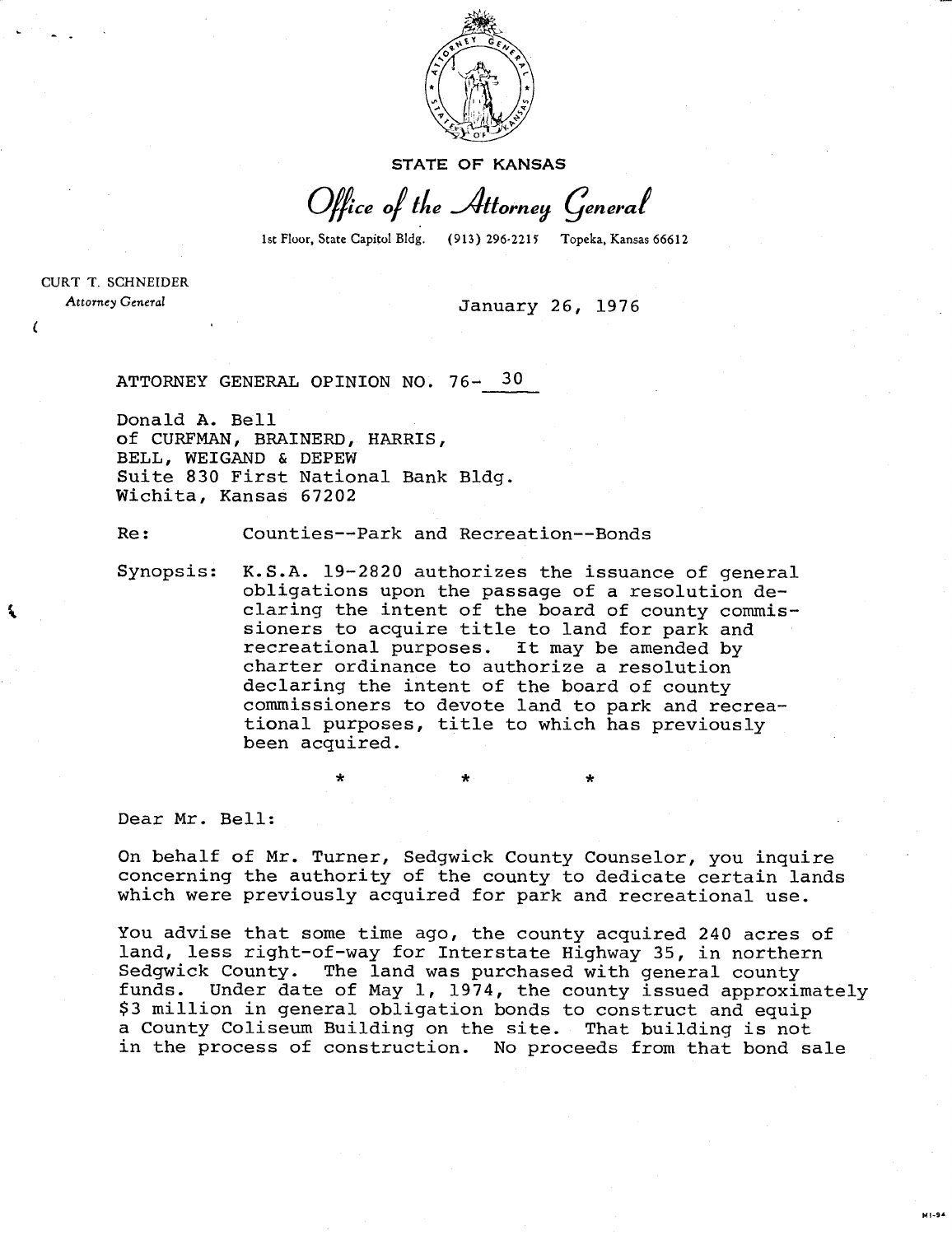Donald A. Bell Page Two January 26, 1976

were used in the purchase of the site itself. The county now desires to develop the site as park and recreational grounds.

K.S.A. 19-2819, applicable to Sedgwick County, provides in pertinent part thus:

> "The board of county commissioners . . . may establish parks and recreational grounds within such county, may purchase or acquire title to necessary lands and property by donation, devise, bequest or condemnation proceedings for the purpose of establishing a park and recreational grounds in such county."

It is proposed to designate all or a part of the 240 acres mentioned above as county park and recreational grounds and thereafter to adopt a plan for the improvement of these lands as set out in K.S.A. 19-2820, which commences thus:

> "The board of county commissioners . . . upon the acquisition of lands for park and recreational grounds or entering into agreement for the purchase thereof, is empowered to adopt a plan for the improvement of same, including a lake or lakes, recreational facilities, reforestation, roads and roadways, and such other improvements as may be condusive to the recreation, convenience and comfort of the public . . . ."

The contemplated improvements would include one or more lakes, roads and roadways, and various recreational facilities, including picnic grounds and camping area including travel trailer parking.

You advise that the lands were not dedicated at the time of acquisition to a specific use, including park and recreational uses. It is proposed to effect that dedication by adoption of an appropriate resolution of intent and subsequent designation of the area for park and recreational use, in satisfaction of the procedure required by K.S.A. 19-2823, and to authorize the issuance of bonds of the county thereunder if no sufficient protest is filed.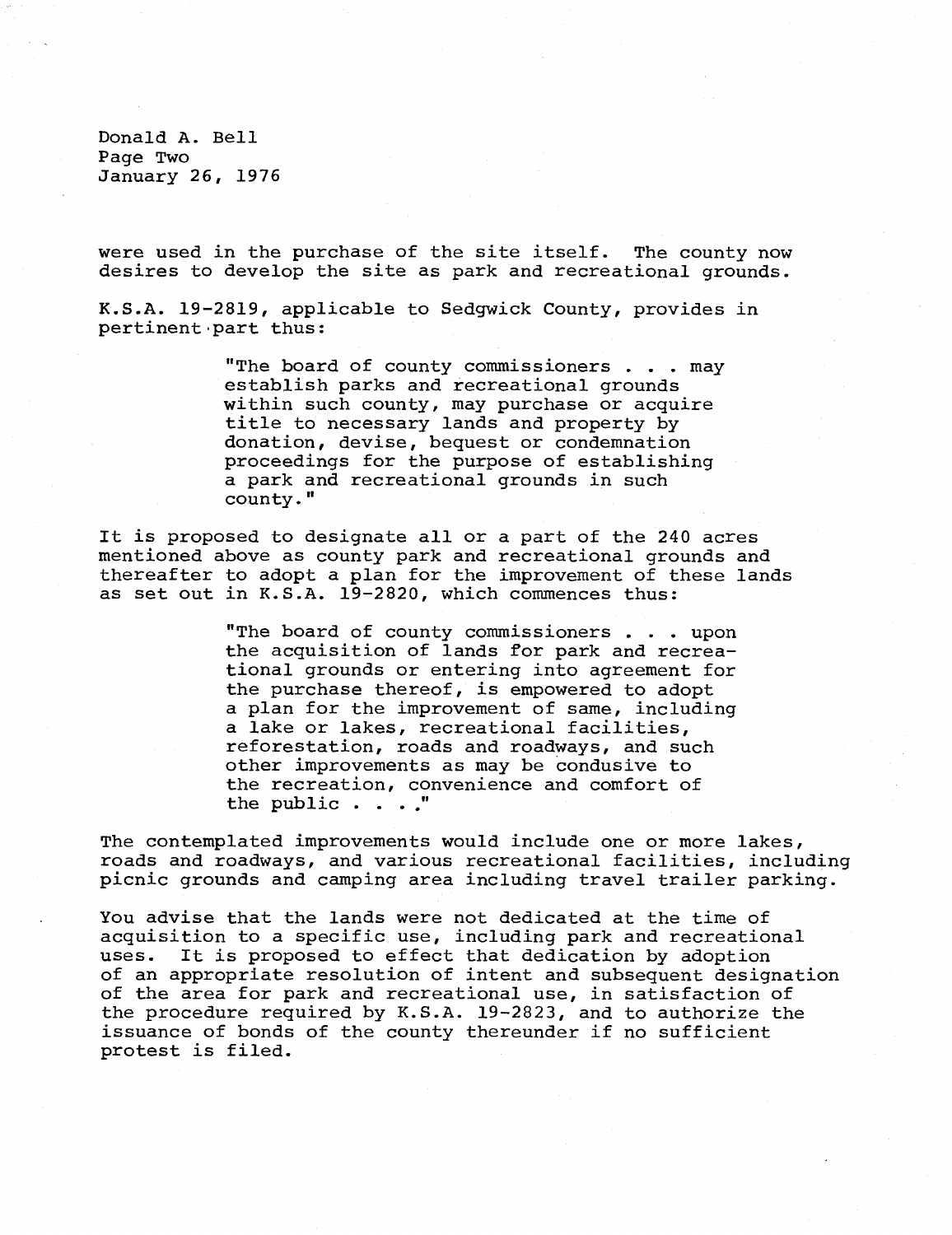Donald A. Bell Page Three January 26, 1976

K.S.A. 19-2823 authorizes the issuance of bonds for the purposes of the act, K.S.A. 19-2819 et seq., and elaborates the procedure for doing so thus:

> "For the purpose of carrying out the provisions of this act, the board of county commissioners may issue and sell bonds of such county . . . and such bonds may be issued and sold without the necessity of an election unless a petition in opposition to the issuance of such bonds without an election signed by not less than twenty percent (20%) of the qualified electors in any such county shall be filed with the county clerk of the county within thirty (30) days following the passage of a resolution by the board of county commissioners declaring their intention to acquire title to lands for the purposes of park and recreational grounds . . . ". [Emphasis added.]

The bond-authorizing process is initiated, thus, by the passage of a resolution by the board "declaring their intention to acquire title to lands for the purposes of park and recreational grounds." In this instance, the county has already acquired title to the land, although not specifically for park and recreational use. The question is presented whether the resolution requirement is satisfied by a resolution declaring an intention to dedicate the previously acquired property to park and recreation purposes.

The purpose of the resolution, of course, is to specify the proposed land acquisition and park improvement, the proposed financing of which by general obligation bonds of the county may be submitted to the electorate upon the filing of a sufficient protest. The bond proceeds are not restricted to property acquisition alone, of course, and may also be used for park improvements upon the acquired property. The statute contemplates that the voters shall have an opportunity to vote upon the financing of park and recreational improvements upon land which the county proposes to acquire for that purpose. Certainly, the right of the electorate to vote upon the question is not affected in any way if the land upon which the improvements are proposed to be made is already acquired, for the right of the people to approve or disapprove general obligation bonds affecting their